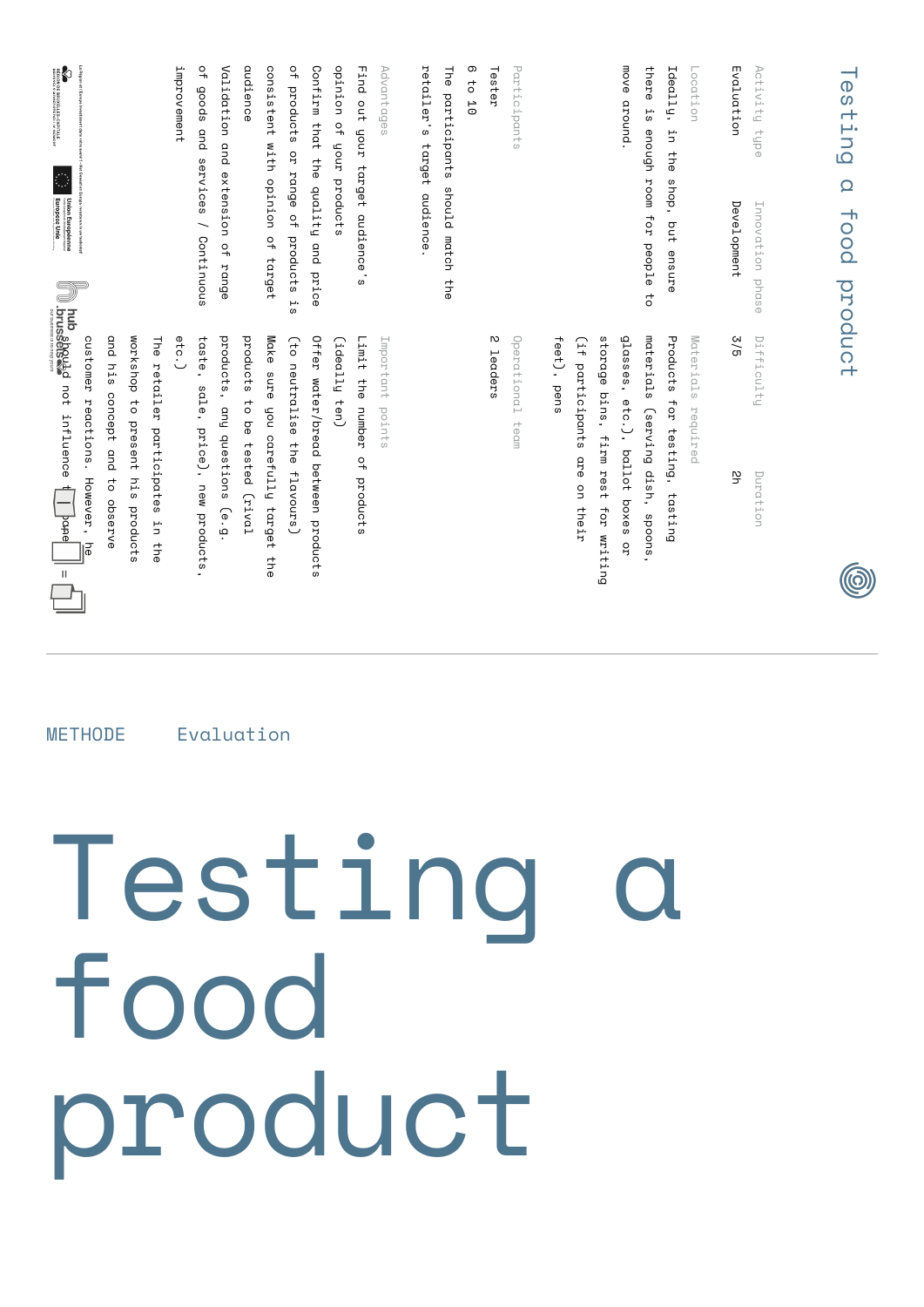Methodology based on sensory analysis allowing the retailer to assess the quality and the price of his products or his range via a user-centred approach.

# Preparation

- Identify target audience using the 'Consumer profile' worksheet —
- Recruit participants (via email, telephone, social networking and with a questionnaire to confirm that they are within the target audience) —
- Select the products and identify the order of tasting. —
- Complete the sheets describing the products to be tested ('Product description' worksheet) —
- Prepare materials and reception area —

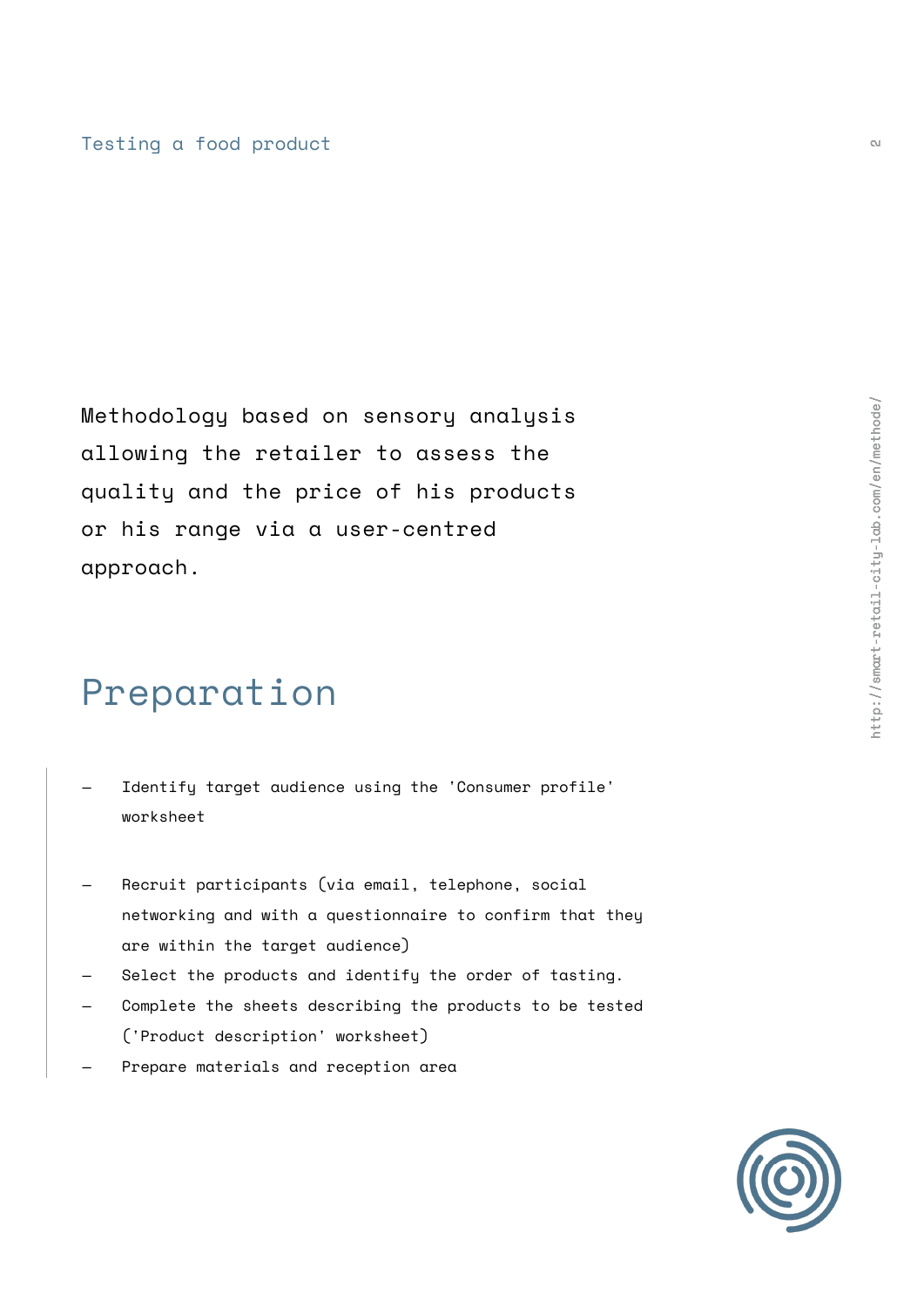## Proceedings

Welcome 15 min

Greet the participants and distribute the necessary materials

## Presentation 10 min

Explain the retail concept and the objectives and proceedings of the workshop

#### Participant profile 5 min

Participants complete the profile questionnaire ('Tester profile' worksheet) This is an anonymous questionnaire with an allocated number that the participant places on each page to be filled in)

#### Product test 60 min

Repeat the operation for each product to be tasted (10 minutes per product)

- Very brief summary of the product (for example, olive oil) —
- Blind tasting of the product, with packaging hidden from testers —
- The participants complete the taste, smell and texture sections of the questionnaire ('Product evaluation' worksheet) —
- The product is presented to the testers visually —
- The participants complete the rest of the questionnaire, namely appearance and their estimate of the price of the product. —

—